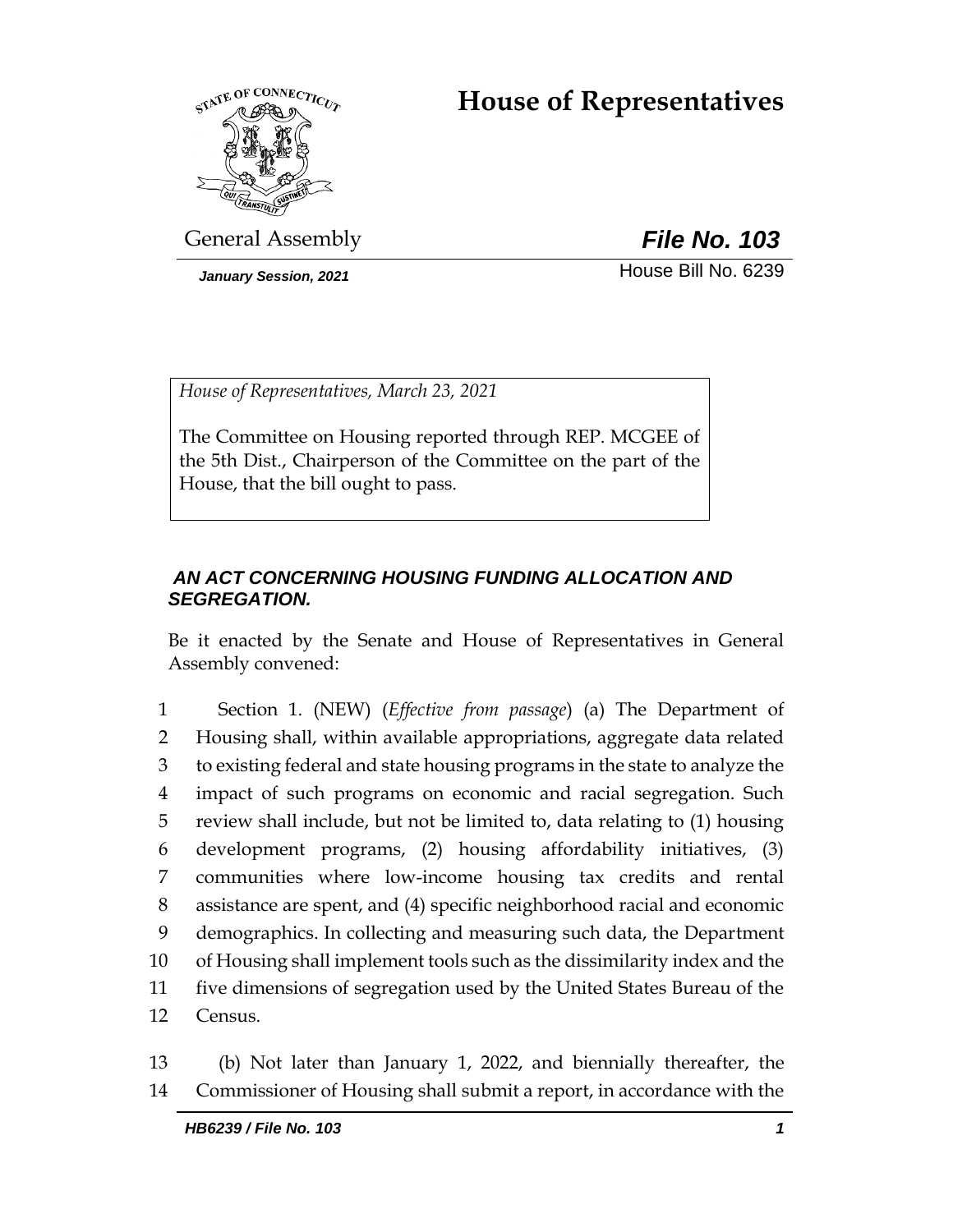- 15 provisions of section 11-4a of the general statutes, to the joint standing
- 16 committee of the General Assembly having cognizance of matters
- 17 relating to housing. Such report shall include a summary of any findings
- 18 and recommendations relating to the data collected pursuant to
- 19 subsection (a) of this section.

This act shall take effect as follows and shall amend the following sections:

| Section | om passage | n<br>w section<br>∖ew∍ |
|---------|------------|------------------------|

*HSG Joint Favorable*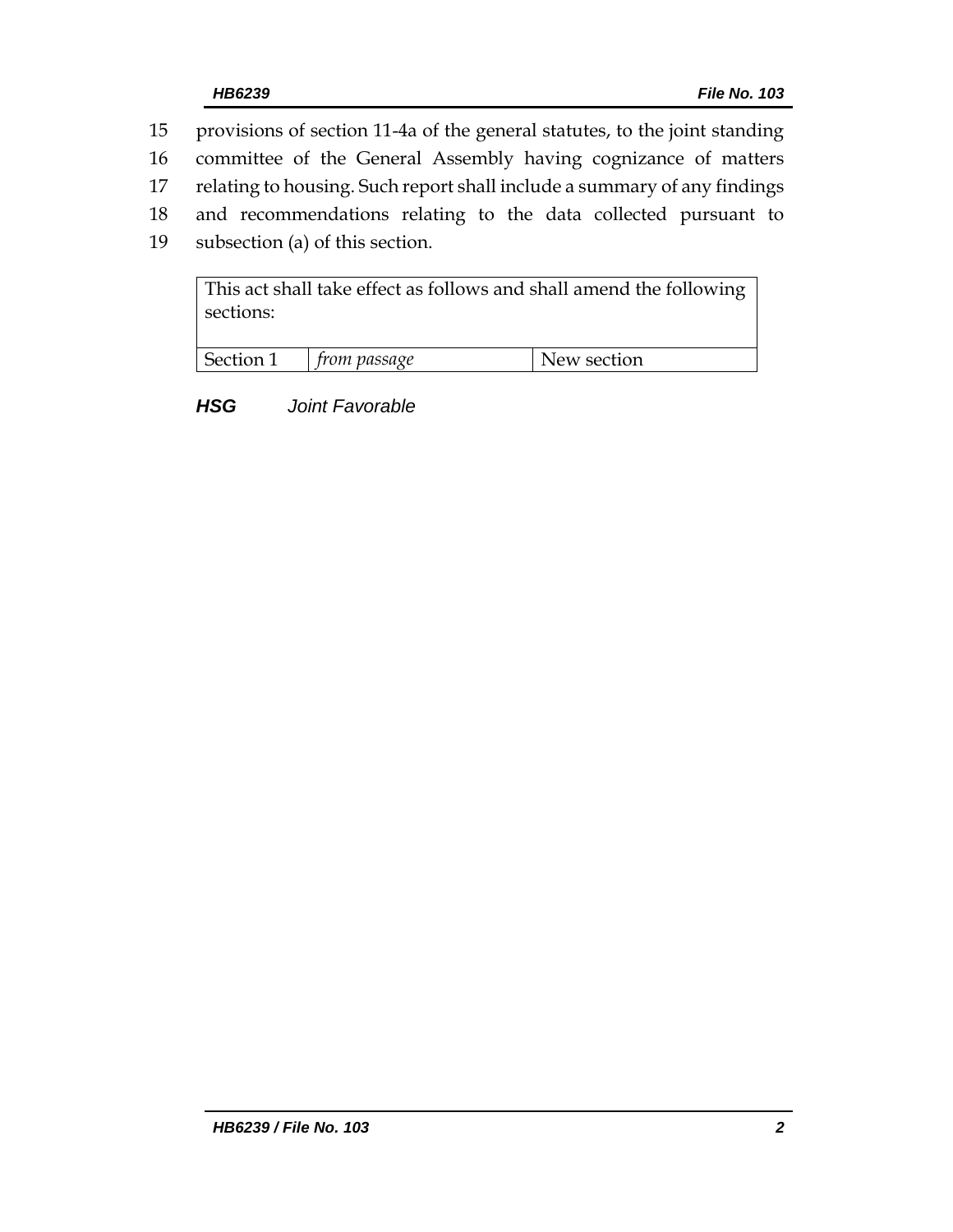*The following Fiscal Impact Statement and Bill Analysis are prepared for the benefit of the members of the General Assembly, solely for purposes of information, summarization and explanation and do not represent the intent of the General Assembly or either chamber thereof for any purpose. In general, fiscal impacts are based upon a variety of informational sources, including the analyst's professional knowledge. Whenever applicable, agency data is consulted as part of the analysis, however final products do not necessarily reflect an assessment from any specific department.*

### *OFA Fiscal Note*

#### *State Impact:*

| <b>Agency Affected</b>     | <b>Fund-Effect</b> | FY 22 \$ | FY 23 \$ |
|----------------------------|--------------------|----------|----------|
| Department of Housing      | GF - Cost          | 95,000   | 72.100   |
| State Comptroller - Fringe | GF - Cost          | 29,000   | 29,800   |
| Benefits <sup>1</sup>      |                    |          |          |

Note: GF=General Fund

#### *Municipal Impact:* None

#### *Explanation*

The bill is anticipated to result in a cost to the General Fund of approximately \$124,000 in FY 22 and \$101,900 in FY 23, as the Department of Housing (DOH) currently lacks the staff capacity to conduct the ongoing data collection, analysis, and biennial reporting required under the bill.

It is assumed that DOH would need to hire a research analyst at a cost of approximately \$99,000 (\$70,000 salary and \$29,000 fringe benefits) in FY 22 and \$101,900 in FY 23. Additionally, DOH is anticipated to incur up to \$25,000 in costs for consulting services and/or training, in FY 22 only, to establish the new activities internally at the agency.

#### *The Out Years*

 $\overline{a}$ 

The annualized ongoing fiscal impact identified above for FY 23

<sup>&</sup>lt;sup>1</sup>The fringe benefit costs for most state employees are budgeted centrally in accounts administered by the Comptroller. The estimated active employee fringe benefit cost associated with most personnel changes is 41.3% of payroll in FY 22 and FY 23.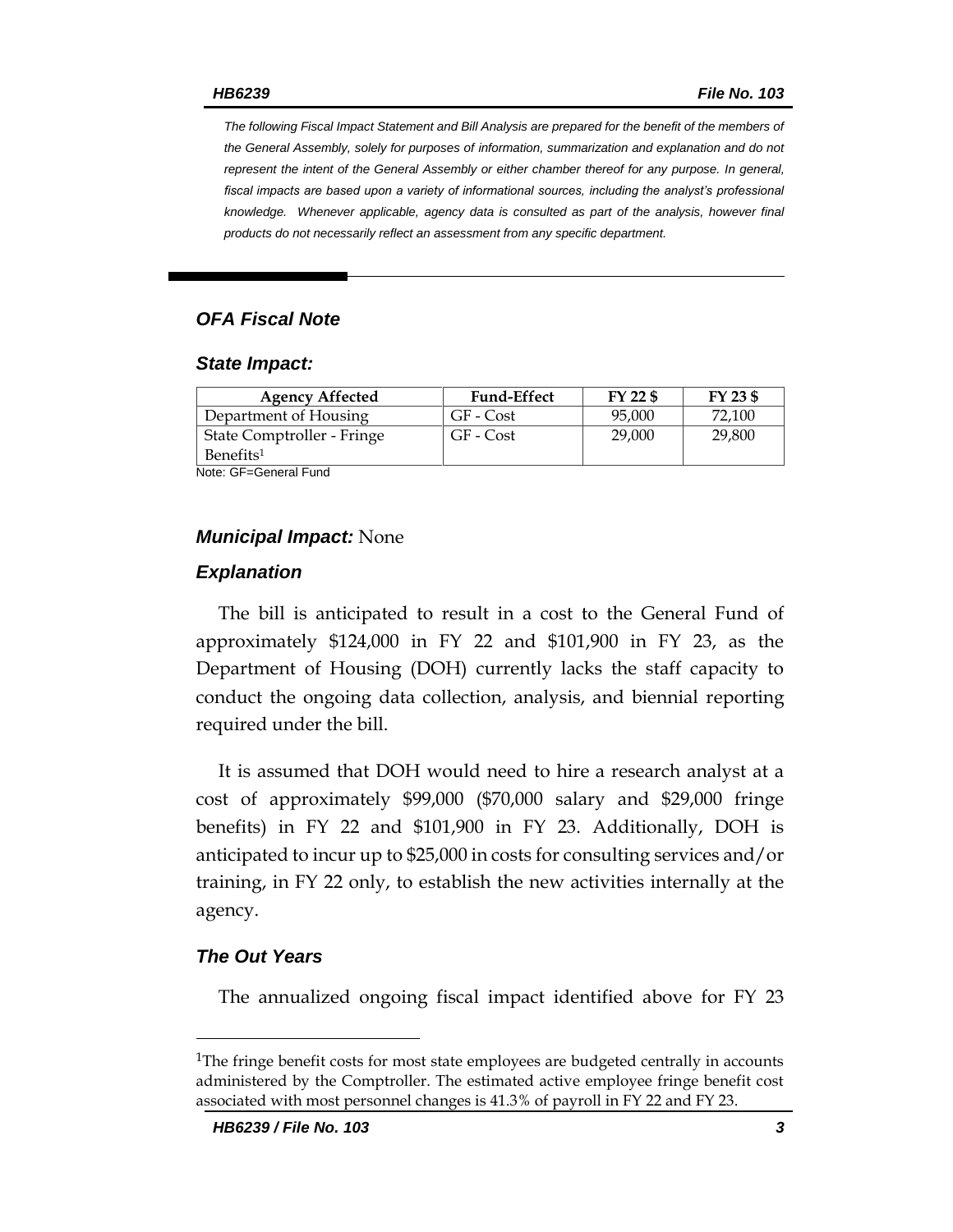would continue into the future subject to inflation.

*Sources: Department of Housing*